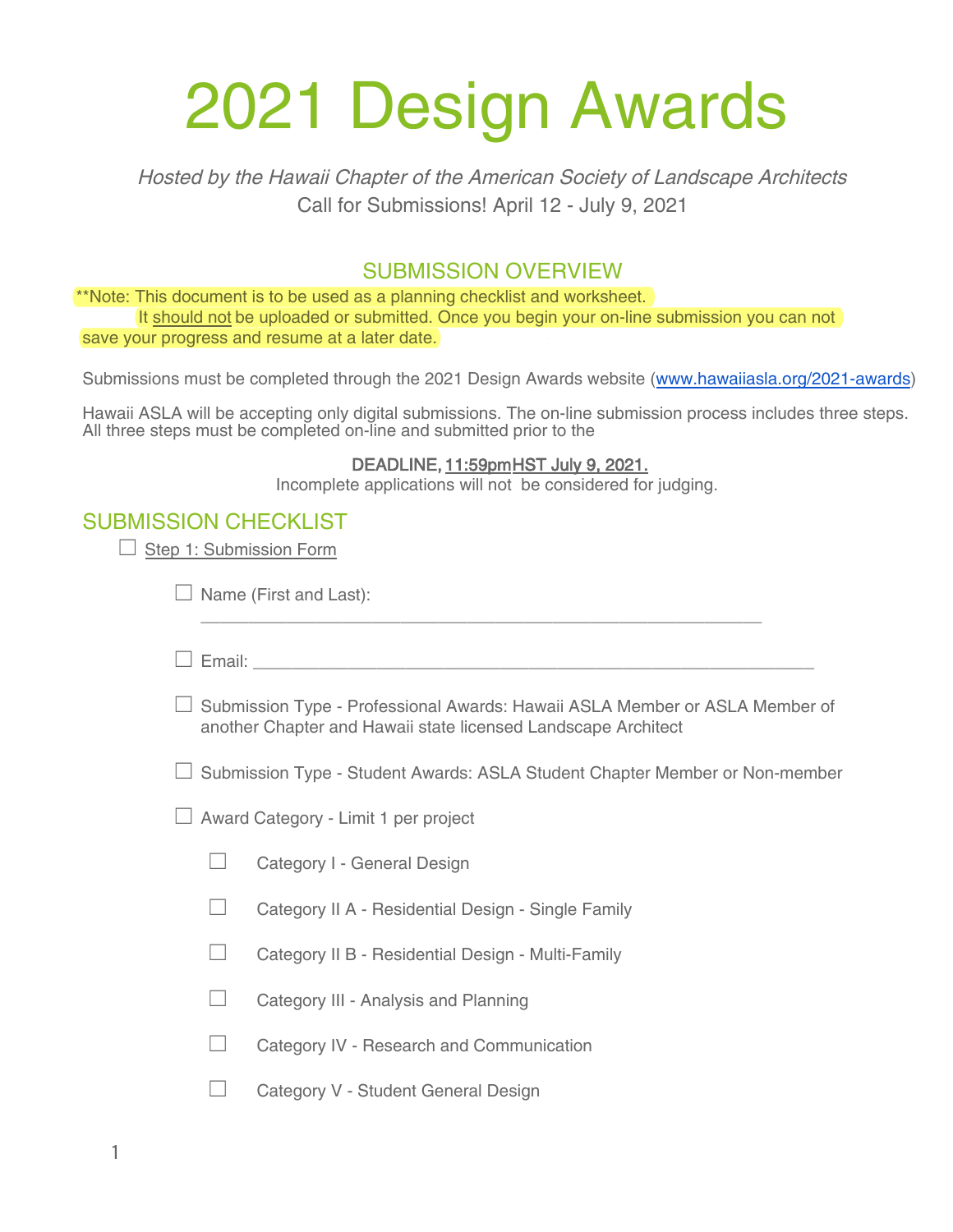Project Name

Project Credits - Including Client, Project Team & Support Staff, Architect, Civil Engineer, 

Project Description - in 175 words or less, describe the project and why it's award-worthy.